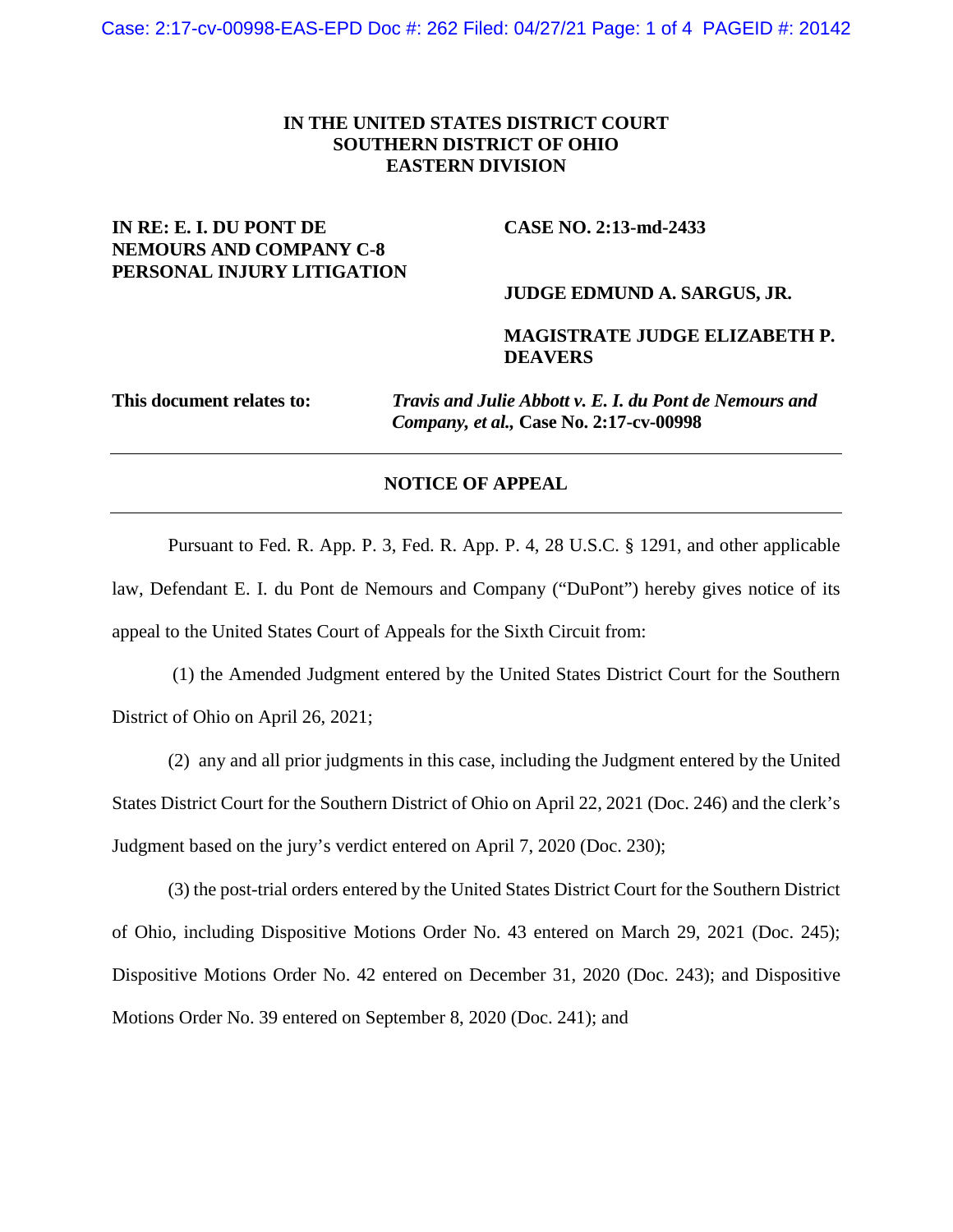#### Case: 2:17-cv-00998-EAS-EPD Doc #: 262 Filed: 04/27/21 Page: 2 of 4 PAGEID #: 20143

(4) all other orders (whether issued pre-trial, during trial, or after trial) which are now final and appealable, including specifically the district court's order on collateral estoppel, Doc. 5285 on the main MDL docket (No. 2:13-md-2433).

This notice specifically incorporates all rulings made on the main MDL docket (No. 2:13 md-2433) and in other individual MDL cases that were applied in this individual case and have now been rendered final as to this case by virtue of the judgment. *See* Doc. 240 (granting DuPont's motion to clarify the record, and holding that all relevant orders entered in the MDL, and in its constituent cases, constitute part of the record in this case).

DuPont previously sought a writ of mandamus based on the district court's collateral estoppel order. *See* Doc. 5285 (No. 2:13-md-2433); Mandamus action, 6th Cir. No. 19-4226. While the Sixth Circuit recognized that DuPont made "a vigorous and perhaps compelling argument that the district court erred as a matter of law," the court denied the writ stating that it would consider the arguments in a normal course appeal. *Id*., Doc. 23-2. Among other things, this appeal raises the same challenge to the collateral estoppel order as DuPont did in its prior mandamus petition.

Dated April 27, 2021

Respectfully submitted,

*/s/ Aneca E. Lasley*  Aneca E. Lasley (0072633) (Trial Attorney) Jesse L. Taylor (0088209) SQUIRE PATTON BOGGS (US) LLP 41 South High Street Columbus, OH 43215 (614) 365-2700 (Phone) (614) 365-2499 (Fax)

John A. Burlingame SQUIRE PATTON BOGGS (US) LLP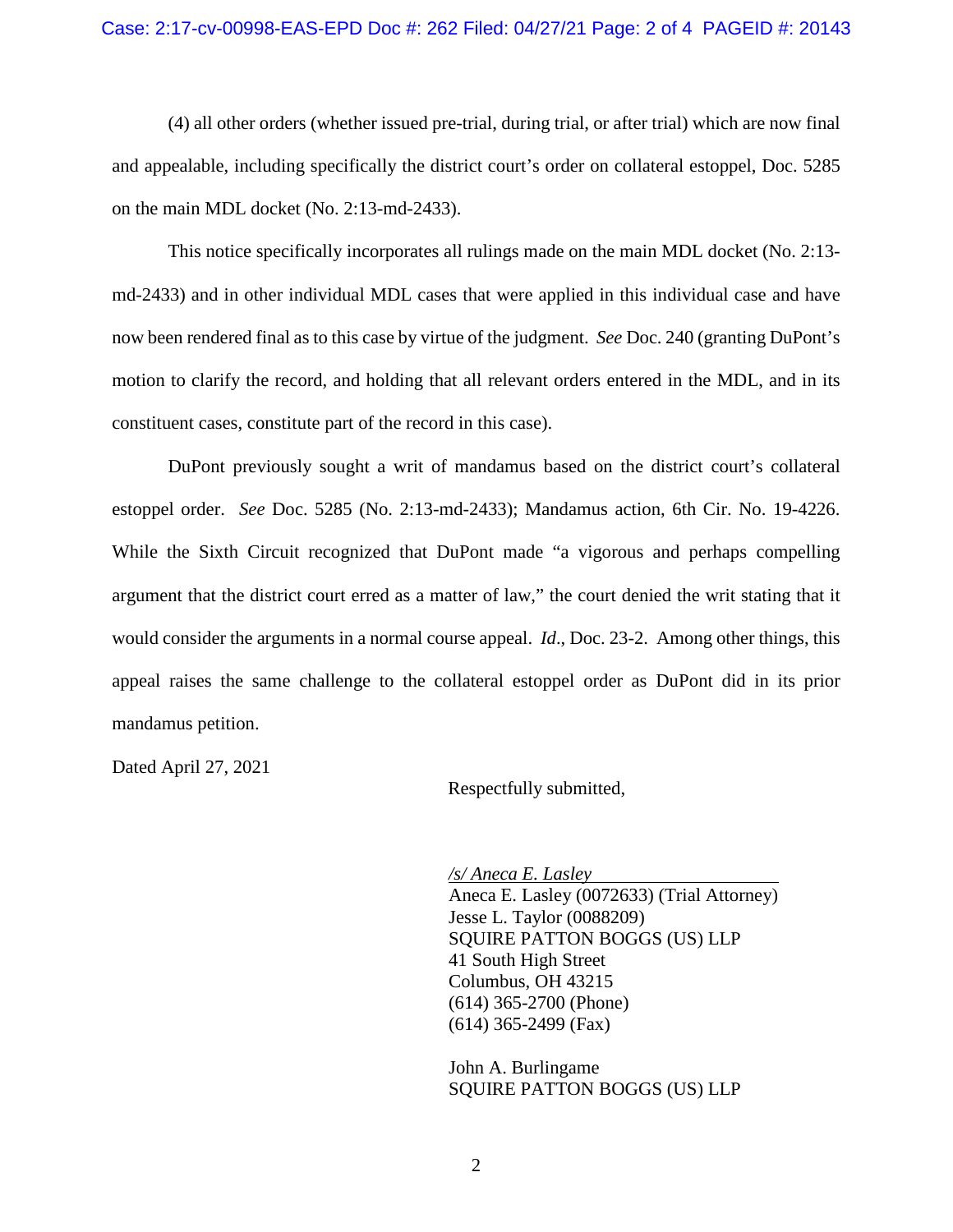2550 M Street NW Washington, DC 20037 (202) 457-6000 (Phone) (202) 457-6315 (Fax)

D. Patrick Long SQUIRE PATTON BOGGS (US) LLP 2000 McKinney Ave., Suite 1700 Dallas, TX 75201 (214) 758-1500 (Phone) (214) 758-1550 (Fax)

Damond R. Mace (0017102) SQUIRE PATTON BOGGS (US) LLP 4900 Key Tower 127 Public Square Cleveland, OH 44114 (216) 479-8500 (Phone) (216) 479-8780 (Fax)

*Attorneys for Defendant E. I. du Pont de Nemours and Company*